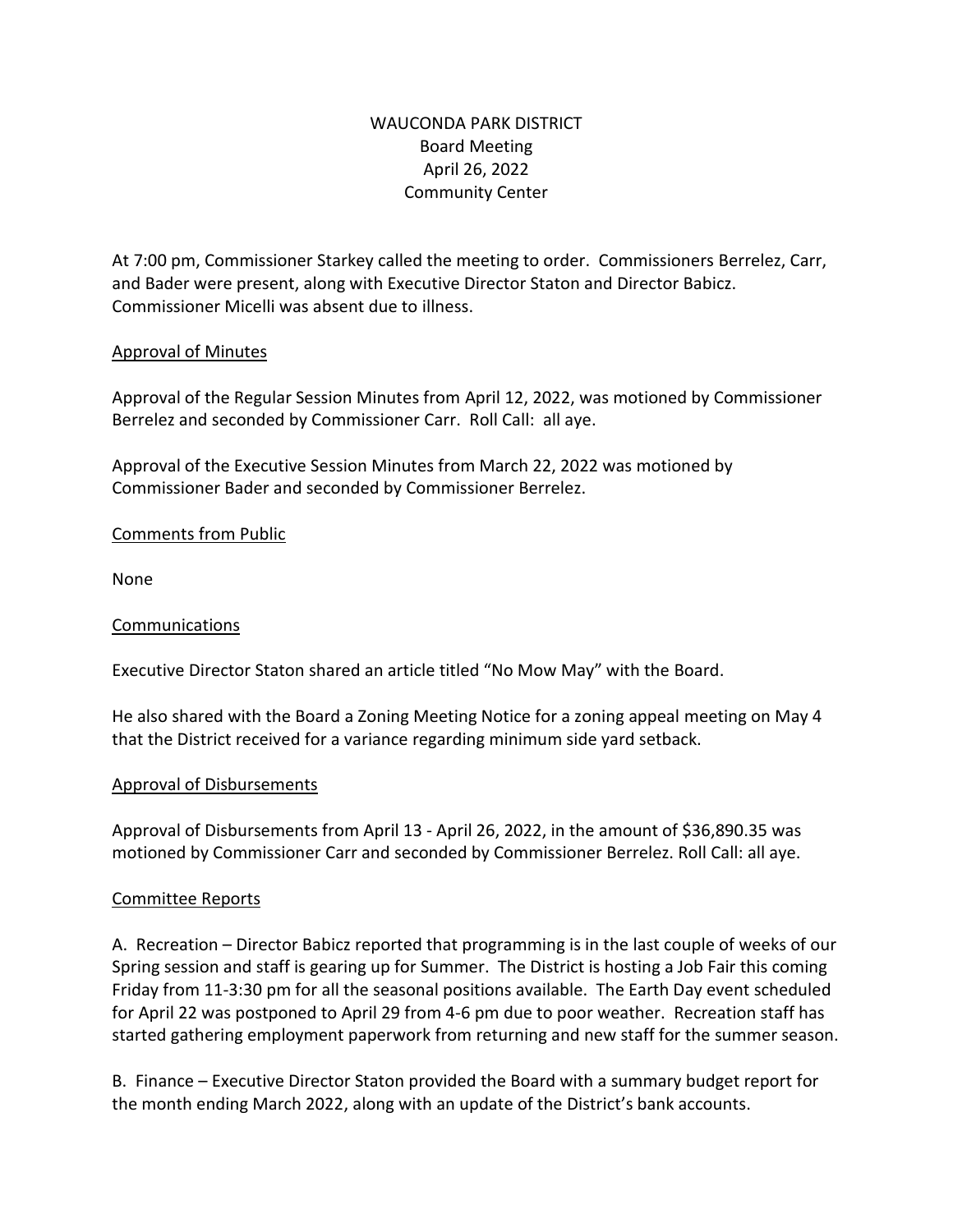C. Park Maintenance – The Parks Department has been preparing both Marinas, The Bangs Lake Marina is taking a longer than expected and is expected to be completed by Friday. We had vandalism at the he Cook Park bathrooms again. A group of kids broke into the back of the building and threw bricks at the door damaging it. Commissioner Starkey inquired if the District has investigated security cameras. Staton said that this is a topic at our safety committee meetings.

D. Risk Management – Birthday parties continue to go well. We have some consistent rentals that are increasing the revenue in this area. Facility Manager Ftacek has been spending most of his time at the Bangs Lake Marina during the month of April.

E. W-Fest – The next Wauconda Fest meeting is scheduled for May 26 at 6:00 pm.

F. Administration – The District recently took ownership of four pontoon boats and a rowboat from Wauconda Boat. These were included in the purchase of the property. The Beach Park Marina opened this past Saturday and slip renters were able to start picking up their keys at the Bangs Lake Marina. The Board will host Board elections at the first meeting in May.

Survey crews were out this past week to complete the As Built Survey to close out our file with Lake County Storm Water Management for the Phil's Beach Project.

The District received a check for \$200,000 from the State of Illinois for the final payment of the OSLAD Grant for Phil's Beach.

## New Business

A. Sikich Audit Contract – Executive Director Staton reviewed a contract with Sikich to conduct the annual audit of the District's Financial records for FY21-22. A motion to approve the contract and engagement letter provided by Sikich, LLP to perform the annual financial audit of the District and the preparation of the Comptroller's Annual Financial Report not to exceed \$11,000 for FY21-22 was made by Commissioner Bader and seconded by Commissioner Carr. Roll Call: all aye.

B. FY22-23 Budget Review – Staton reviewed the FY22-23 Budget Draft with the Board. During his review he provided notes on the various funds and how revenues and expenses are generated in each fund. He also provided the Board with projected fund balances for the end of FY21-22 and FY22-23.

C. Comprehensive Plan – Staton provided the Board with a timeline of the comprehensive plan timeline. He also gave the Board some sample surveys for question consideration. He will be meeting with Hitchcock this week to kick-off the statistically valid survey and recreation reports.